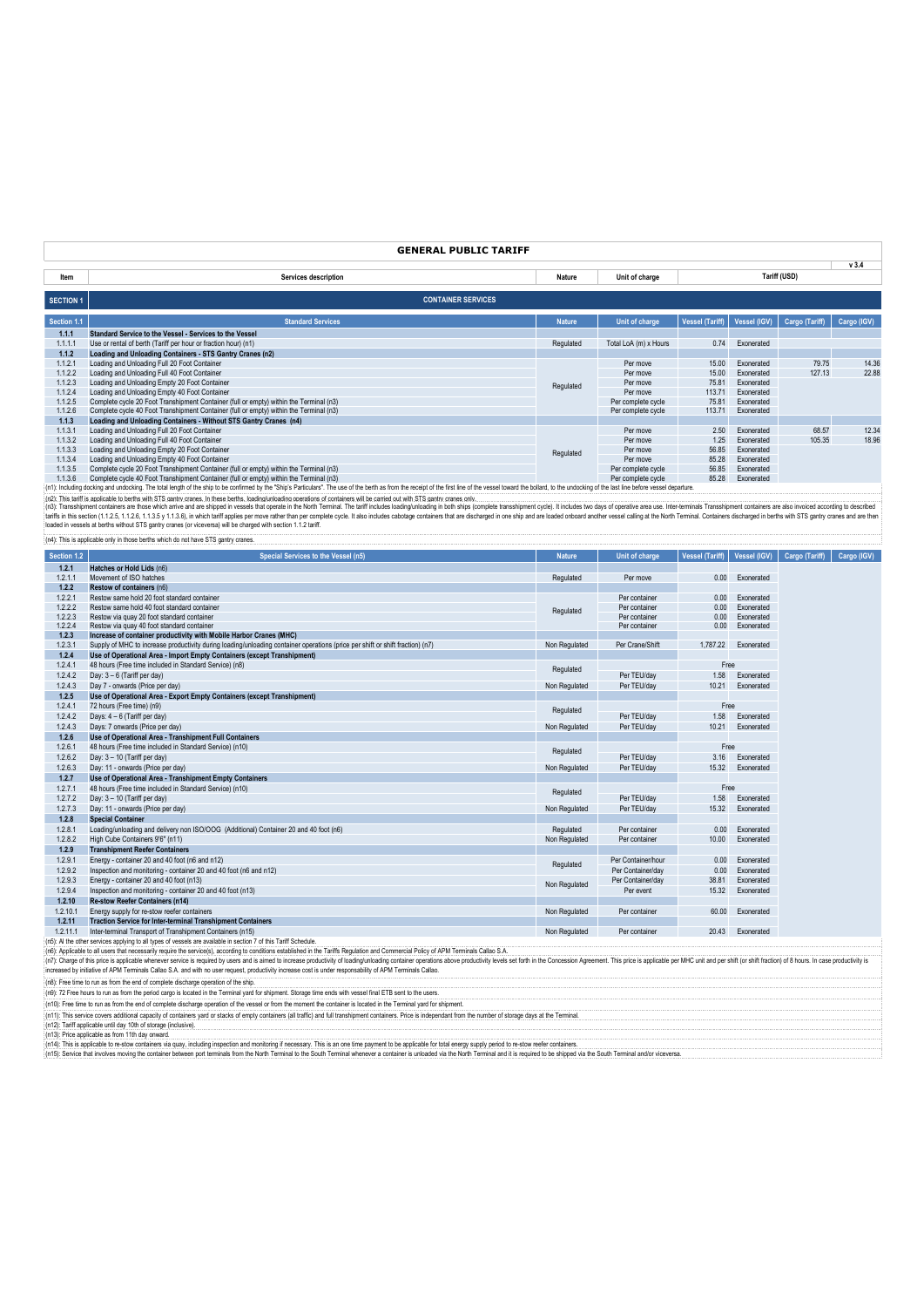| Section 1.3 | Special Service of Use of Operational Area (Port Terminal) - Services to the Cargo           | <b>Nature</b> | Unit of charge | Vessel (Tariff) | Vessel (IGV) | Cargo (Tariff) | Cargo (IGV) |
|-------------|----------------------------------------------------------------------------------------------|---------------|----------------|-----------------|--------------|----------------|-------------|
| 1.3.1       | Use of Operational Area - Import Full Containers (except Transhipment) (n16)                 |               |                |                 |              |                |             |
| 1.3.1.1     | 48 hours to import and/or discharge container (Free time included in Standard Service) (n17) | Regulated     |                |                 |              | Free           |             |
| 1.3.1.2     | Day: 3 - 6 (Tariff per day)                                                                  |               | Per TEU/dav    |                 |              | 3.16           | 0.57        |
| 1.3.1.3     | Day 7 (Price per day) container 20 and 40 foot                                               |               | Per TEU        |                 |              | 180.00         | 32.40       |
| 1.3.1.4     | Days: 8 - 10 (Price per day)                                                                 |               | Per TEU/dav    |                 |              | 30.00          | 5.40        |
| 1.3.1.5     | Days: 11 - 20 (Price per day)                                                                | Non Regulated | Per TEU/dav    |                 |              | 30.00          | 5.40        |
| 1.3.1.6     | Days: 21 - 28 (Price per day)                                                                |               | Per TEU/dav    |                 |              | 30.00          | 5.40        |
| 1.3.1.7     | Day: 29 onwards (Price per day)                                                              |               | Per TEU/dav    |                 |              | 30.00          | 5.40        |
| 1.3.2       | Use of Operational Area - Export Full Containers (except Transhipment) (n16)                 |               |                |                 |              |                |             |
| 1.3.2.1     | 72 hours to export and/or loading container (Free time) (n18)                                | Regulated     |                |                 |              | Free           |             |
| 1.3.2.2     | Days: $4 - 6$ (Tariff per day)                                                               |               | Per TEU/dav    |                 |              | 3.16           | 0.57        |
| 1.3.2.3     | Day 7 (Price per day) container 20 and 40 foot                                               |               | Per TEU        |                 |              | 180.00         | 32.40       |
| 1.3.2.4     | Days: 8 - 10 (Price per day)                                                                 |               | Per TEU/dav    |                 |              | 30.00          | 5.40        |
| 1.3.2.5     | Days: 11 - 20 (Price per day)                                                                | Non Regulated | Per TEU/dav    |                 |              | 30.00          | 5.40        |
| 1.3.2.6     | Days: 21 - 28 (Price per day)                                                                |               | Per TEU/dav    |                 |              | 30.00          | 5.40        |
| 1.3.2.7     | Day: 29 onwards (Price per day)                                                              |               | Per TFU/day    |                 |              | 30.00          | 5.40        |

1.3.2.7 Day: 29 onwards (Price per day) 30.00 5.40<br>(n15): Tarifis and prices set forth in sub-section 1.3.1 and 1.3.2 are applicable to those containers that have been discharged/loaded via the North Terminal as per condit

| Section 1.4 | Temporary Depot Special Service - Services to the Cargo               | <b>Nature</b> | Unit of charge | <b>Vessel (Tariff)</b>                                 | Vessel (IGV) | Cargo (Tariff)                                                       | Cargo (IGV) |
|-------------|-----------------------------------------------------------------------|---------------|----------------|--------------------------------------------------------|--------------|----------------------------------------------------------------------|-------------|
| 1.4.1       | Temporary Depot Integrated Service for dry import containers (n19)    |               |                |                                                        |              |                                                                      |             |
| 1.4.1.1     | 20' Container - Includes use of area until the 10th day               |               | Per container  |                                                        |              | 208.00                                                               | 37.44       |
| 1.4.1.2     | 40' Container - Includes use of area until the 10th day               |               | Per container  |                                                        |              | 275.00                                                               | 49.50       |
| 1.4.1.3     | Use of area during days 11 - 20 (Price per day) (n20)                 | Non Regulated | Per TEU/dav    |                                                        |              | 15.00                                                                | 2.70        |
| 1.4.1.4     | Use of area during days 21 - 28 (Price per day) (n20)                 |               | Per TEU/day    |                                                        |              | 20.00                                                                | 3.60        |
| 1.4.1.5     | Use of area from 29th day onwards and other services (n20)            |               |                | See section 1.3.1.7 and others from section 1.5        |              |                                                                      |             |
| 1.4.2       | Temporary Depot Integrated Service for dry export containers (n19)    |               |                |                                                        |              |                                                                      |             |
| 1.4.2.1     | 20' Container - Includes use of area until the 7th day                |               | Per container  |                                                        |              | 143.00                                                               | 25.74       |
| 1.4.2.2     | 40' Container - Includes use of area until the 7th day                |               | Per container  |                                                        |              | 200.00                                                               | 36.00       |
| 1.4.2.3     | Use of area days 8 - 10 (Price per day) (n22)                         | Non Regulated | Per TEU/day    |                                                        |              | 7.00                                                                 | 1.26        |
| 1.4.2.4     | Use of area days 11 - 20 (Price per day) (n22)                        |               | Per TEU/day    |                                                        |              | 9.00                                                                 | 1.62        |
| 1.4.2.5     | Use of area during days 21 - 28 (Price per day) (n22)                 |               | Per TEU/dav    |                                                        |              | 20.00                                                                | 3.60        |
| 1.4.2.6     | Use of area from 29th day onwards and other services (n22)            |               |                | See section 1.3.2.7 and others from section 1.5        |              |                                                                      |             |
| 1.4.3       | Temporary Depot integrated service for reefer import containers (n23) |               |                |                                                        |              |                                                                      |             |
| 1.4.3.1     | 20' Container - Includes use of area until the 7th                    |               | Per container  |                                                        |              | 280.00                                                               | 50.40       |
| 1.4.3.2     | 40' Container - Includes use of area until the 7th                    | Non Regulated | Per container  |                                                        |              | 345.00                                                               | 62.10       |
| 1.4.3.3     | Use of area during days 8 - 10 (Price per day) (n24)                  |               | Por TEU/día    |                                                        |              | 10.00                                                                | 1.80        |
| 1.4.3.4     | Use of area from day 11 onwards and other services (n24)              |               |                |                                                        |              | See section 1.4.1.3, 1.4.1.4 and 1.3.1.7 and others from section 1.5 |             |
| 1.4.4       | Temporary Depot integrated service for reefer export containers (n25) |               |                |                                                        |              |                                                                      |             |
| 1.4.4.1     | 20' Container - Includes use of area until the 7th                    |               | Per Container  |                                                        |              | 260.00                                                               | 46.80       |
| 1.4.4.2     | 40' Container - Includes use of area until the 7th                    | Non Regulated | Per Container  |                                                        |              | 320.00                                                               | 57.60       |
| 1443        | Lee of area from day 8 opwards and other senices (n26)                |               |                | See section 1423 to 1425 1327 and others of section 15 |              |                                                                      |             |

1.4.4.3 | Use of area from day 8 onwards and other services (n26)<br>(n19): This shall be applicable whenever APM Terminals Callao S.A. has been nominated as Temporary Depot (3014). Service includes Cargo Portion of Standard of use of operational area is from the date of complete cargo discharge of the vessel and finishes when the container is withdrawn from the container yard. First two days (48 hours) are free of charge and are included with

(n20): Price of section 14.13 is applicable to use of operational area from days 11 to 20 of Temporary Depot; price of section 14.14 is applicable for days 21 to 28, and price of section 14.17 is applicable for days 20 onw from the number of storage days.

(n2): This hall be applicable whenever APM Terminab Callao S.A. has been nominated as Temporary Depot (3014). Service includes Cargo Portion of Slandard Service a proti through a present broad and the final calimated Time (n22): Price of section 1.4.2.3 is applicable to use of operational area from days 8 to 10 of Temporary Depot; price of section 1.4.2.4 is applicable for days 11to 20; price of section 1.4.2.5 is applicable for days 21 to

1.5.3, 1.5.4 and 1.5.5. are applicable independently from the number of storage days. (n23). This shall be applicable whenever APM Terminals Callao S.A. has been nominated as Temporary Depot (3014). Service includes Cargo Portion of Standard Service, use of operational area until the 7th day, energy supply

ion (volante), customs transmission. Use of operational area is calculated is from the date of complete cargo discharge of the vessel until the container is withdrawn from the container yard. First two days (48 hours) are (n24): Price of section 1.4.3.3 is applicable to use of operational area from days 8 to 10 of Temporary Depot; price of section 1.4.1.3 is applicable to days 11 to 20; price of section 1.4.1.4 is applicable for days 21 to

energy supply for day 8th onwards and price of section 1.5.24 is applicable for inspection and monitoring for day 8th onwards as well. For the other services, the sections 1.5.1, 1.5.3, 1.5.4 and 1.5.5 are applicable indep revision, temporary depot documentation emission (volante), customs transmission. Use of operational area is calculated from the date the container is placed in the container yard until the final Estimated Time of Berthing service.

(n26): Price of section 1.4.2.3 is applicable to use of operational area from days 8 to 10 of Temporary Depot; price of section 1.4.2.4 is applicable for days 11 to 20; price of section 1.4.2.4 is applicable for days 11 to

energy supply for day 8th onwards and price of section 1.5.2.4 is applicable for inspection and monitoring for day 8th onwards as well. For the other services, the sections 1.5.1, 1.5.3, 1.5.4 and 1.5.5. are applicable ind

| Section 1.5 | Other Special Services for Containers (Port Terminal & Tempory Depot) - Services to the Cargo                                                                                                                                  | <b>Nature</b> | Unit of charge     | <b>Vessel (Tariff)</b> | Vessel (IGV) | Cargo (Tariff) | Cargo (IGV) |  |  |
|-------------|--------------------------------------------------------------------------------------------------------------------------------------------------------------------------------------------------------------------------------|---------------|--------------------|------------------------|--------------|----------------|-------------|--|--|
| 1.5.1       | <b>Special Cargo</b>                                                                                                                                                                                                           |               |                    |                        |              |                |             |  |  |
| 1.5.1.1     | Treatment of Hazardous cargo                                                                                                                                                                                                   |               | Per TFU            |                        |              | 130.00         | 23.40       |  |  |
| 1.5.1.2     | Supply of special equipment for handling 20' containers with oversized cargo in the container yard                                                                                                                             | Non Regulated | Container-Move     |                        |              | 150.00         | 27.00       |  |  |
| 1.5.1.3     | Supply of special equipment for handling 40' containers with oversized cargo in the container vard                                                                                                                             |               | Container-Move     |                        |              | 250.00         | 45.00       |  |  |
| 1.5.1.4     | High Cube Containers 9'6" (n27)                                                                                                                                                                                                |               | Container          |                        |              | 10.00          | 1.80        |  |  |
| 1.5.2       | <b>Reefer Container</b>                                                                                                                                                                                                        |               |                    |                        |              |                |             |  |  |
| 1.5.2.1     | Energy - 20' and 40' container (n28 y n29)                                                                                                                                                                                     | Regulated     | Per container/hour |                        |              | 0.00           | 0.00        |  |  |
| 1.5.2.2     | Inspection and monitoring - 20' and 40' container (n28 y n29)                                                                                                                                                                  |               | Per container/day  |                        |              | 0.00           | 0.00        |  |  |
| 1.5.2.3     | Energy - 20' and 40' container (Price per day or fraction day) (n30)                                                                                                                                                           | Non Regulated | Per container/day  |                        |              | 38.81          | 6.99        |  |  |
| 1.5.2.4     | Inspection and monitoring - 20' and 40' container (n30)                                                                                                                                                                        |               | Per event          |                        |              | 15.32          | 2.76        |  |  |
| 1.5.2.5     | Assembly and disassembly of clip system on reefer Gensets (n28)                                                                                                                                                                | Regulated     | Per complete cycle |                        |              | 0.00           | 0.00        |  |  |
| 1.5.3       | Cargo Handling and horizontal movement operations                                                                                                                                                                              |               |                    |                        |              |                |             |  |  |
| 1.5.3.1     | Additional Movement to Standard Service in the terminal as per request of the user or authorities (n28)                                                                                                                        |               | Per container      |                        |              | 0.00           | 0.00        |  |  |
| 1.5.3.2     | Cargo inspection with groups o gangs - 20' and 40' container (n28)                                                                                                                                                             | Regulated     | Per container      |                        |              | 0.00           | 0.00        |  |  |
| 1.5.3.3     | Cargo inspection with forklifts - 20' and 40' container (n28)                                                                                                                                                                  |               | Per container      |                        |              | 0.00           | 0.00        |  |  |
| 1.5.3.4     | Consolidation/deconsolidation of dry containers                                                                                                                                                                                |               | Per container      |                        |              | 153.19         | 27.57       |  |  |
| 1.5.3.5     | Partial consolidation/deconsolidation of containers                                                                                                                                                                            | Non Regulated | Per container      |                        |              | 102.13         | 18.38       |  |  |
| 1.5.3.6     | Consolidation/deconsolidation of reefer containers                                                                                                                                                                             |               | Per container      |                        | 510.64       | 91.92          |             |  |  |
| 1.5.3.7     | Consolidation/deconsolidation of containers with Mobile Harbour Cranes (Price per shift or fraction shift) (n31)                                                                                                               |               | Per shift          |                        |              | 1.080.00       | 194.40      |  |  |
| 1.5.4       | <b>Other Services</b>                                                                                                                                                                                                          |               |                    |                        |              |                |             |  |  |
| 1.5.4.1     | Breakdown as per instructions of freight forward agent (n32)                                                                                                                                                                   |               | Per B/L            |                        |              | 22.47          | 4.04        |  |  |
| 1.5.4.2     | Bill of lading breakdown (n32)                                                                                                                                                                                                 |               | Per breakdown      |                        |              | 22.47          | 4.04        |  |  |
| 1.5.4.3     | Sweeping of empty container                                                                                                                                                                                                    |               | Per container      |                        |              | 5.11           | 0.92        |  |  |
| 1.5.4.4     | Simple cleaning of container                                                                                                                                                                                                   |               | Per container      |                        |              | 22.98          | 4.14        |  |  |
| 1.5.4.5     | Chemical cleaning of container                                                                                                                                                                                                 | Non Regulated | Per container      |                        |              | 45.96          | 8.27        |  |  |
| 1.5.4.6     | Container repair                                                                                                                                                                                                               |               | Per Activity       |                        |              | Per quote      |             |  |  |
| 1.5.4.7     | Seal placement services                                                                                                                                                                                                        |               | Per seal           |                        |              | 8.27           | 1.49        |  |  |
| 1.5.4.8     | Labels Placing or Removal Services (n33)                                                                                                                                                                                       |               | Per container      |                        |              | 8.17           | 1.47        |  |  |
| 1.5.4.9     | Additional weighing of containers (n34)                                                                                                                                                                                        |               | Per container      |                        |              | 20.43          | 3.68        |  |  |
| 1.5.5       | <b>Depot for Empty Containers</b>                                                                                                                                                                                              |               |                    |                        |              |                |             |  |  |
| 1.5.5.1     | Gate In (n35)                                                                                                                                                                                                                  | Non Regulated | Per container      |                        |              | 120.51         | 21.69       |  |  |
| 1.5.5.2     | Gate Out (n35)                                                                                                                                                                                                                 |               | Per container      |                        |              | 81.70          | 14.71       |  |  |
|             | (n27): This service covers additional capacity of container vard or stacks of full containers (except transhipment). Price is independant from the number of storage days at the Terminal. This is not applicable for containe |               |                    |                        |              |                |             |  |  |

(n28): Applicable to all users that necessarily require the service(s), according to conditions established in the Tariffs Regulation and Commercial Policy of APM Terminals Callao S.A.

(n29): This is applicable until 6th day of storage also. This tariff is applicable to all containers that are loaded or discharged via the Multipurpose North Terminal, except for transhipment and re-stow containers. ......

(n31): Sevice includes the use of Mobile Hafour Crames por a period of hours. For deconsolidations, service also includes the separation of the cargo or its parabor of the crames fraction of the cargo or its cargo or its c

(n32). It is barged to each breakdown BIL mother, BIL son or BIL grandson.<br>(n33): Respective labels shall be placed according to cargo dassification as per IMDG code for export operations. For import operations, placing of

| <b>SECTION 2</b> | <b>BREAK BULK CARGO SERVICES</b>                                                                                                                                                                                               |               |                       |                 |              |                |             |
|------------------|--------------------------------------------------------------------------------------------------------------------------------------------------------------------------------------------------------------------------------|---------------|-----------------------|-----------------|--------------|----------------|-------------|
| Section 2.1      | <b>Standard Services</b>                                                                                                                                                                                                       | <b>Nature</b> | Unit of charge        | Vessel (Tariff) | Vessel (IGV) | Cargo (Tariff) | Cargo (IGV) |
| 2.1.1            | Standard Service to the Vessel - Services to the Vessel                                                                                                                                                                        |               |                       |                 |              |                |             |
| 2.1.1.1          | Use or rental of berth (Tariff per hour or fraction hour) (n1)                                                                                                                                                                 | Regulated     | Total LoA (m) x Hours | 0.74            | Exonerated   |                |             |
| 2.1.2            | <b>Standard Service to Break Bulk Cargo</b>                                                                                                                                                                                    |               |                       |                 |              |                |             |
| 2.1.2.1          | Loading and Unloading of Break Bulk cargo (n36)                                                                                                                                                                                | Regulated     | Per Ton               | 2.50            | Exonerated   | 5.39           | 0.97        |
|                  | {(n36): Vessel portion of this tariff includes transference of the cargo from vessel to the quay, lashing/unlashing and tally. Payment of Vessel portion will be applicable to the shipping line or cargo consignee, upon cond |               |                       |                 |              |                |             |
|                  | consignee, then IGV (IVA) shall be applicable to this tariff.                                                                                                                                                                  |               |                       |                 |              |                |             |
| Section 2.2      | Special Services - Services to the Vessel (n5)                                                                                                                                                                                 | <b>Nature</b> | Unit of charge        | Vessel (Tariff) | Vessel (IGV) | Cargo (Tariff) | Cargo (IGV) |
| 2.2.1            | <b>Hatches or Hold Lids(n6)</b>                                                                                                                                                                                                |               |                       |                 |              |                |             |
| 2.2.1.1          | Movement of ISO hatches                                                                                                                                                                                                        | Regulated     | Per move              | 0.00            | Exonerated   |                |             |
| 2.2.2            | <b>Re-stow of Break Bulk Cargo</b>                                                                                                                                                                                             |               |                       |                 |              |                |             |
| 2.2.2.1          | Re-stow via vessel                                                                                                                                                                                                             | Regulated     | Per ton               | 3.26            | Exonerated   |                |             |
| 2.2.2.2          | Re-stow via quay (n37)                                                                                                                                                                                                         |               | Per ton               | 4.18            | Exonerated   |                |             |

(n37): This is applicable to the cargo that is re-stowed in the same hold (level) or in another hold (level) of the vessel which in both cases cargo requires to be temporarily transferred to the quay.

**Section 2.3 Special Service of Use of Operational Area (Port Terminal) - Services to the Cargo Nature <b>Nature Unit of charge Vessel (Tariff) Vessel (IGV) Cargo (Tariff) Cargo (IGV) Cargo (IGV) Cargo (IGV)**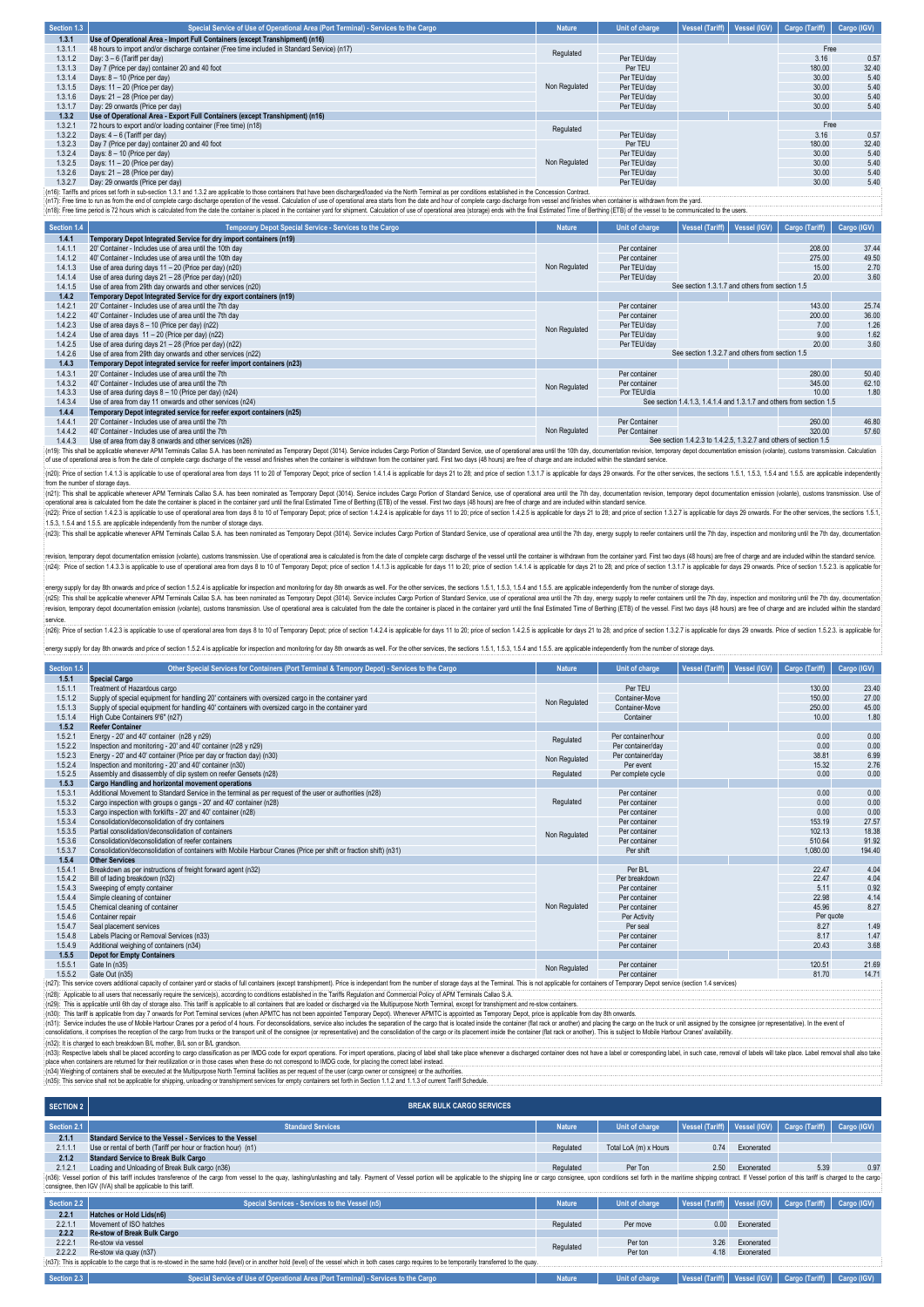| 2.3.1       | Use of Operational Area - All traffic                                     |                     |                |                                                               |       |      |
|-------------|---------------------------------------------------------------------------|---------------------|----------------|---------------------------------------------------------------|-------|------|
| 2.3.1.1     | Days: 1 - 3 (Free time - included in Standard Service)                    | Regulated           |                |                                                               | Free  |      |
| 2.3.1.2     | Days: 4 - 10 (Tariff for whole period or fraction period)                 |                     | Per ton        |                                                               | 18.00 | 3.24 |
| 2.3.1.3     | Days: 11 - 20 (Tariff per day or fraction day)                            | Non Regulated       | Per ton/day    |                                                               | 2.50  | 0.45 |
| 2.3.1.4     | Days: 21 - onwards (Tariff per day or fraction day)                       |                     | Per ton/day    |                                                               | 4.00  | 0.72 |
|             |                                                                           |                     |                |                                                               |       |      |
| Section 2.4 | Special Service of Temporary Depot - Services to the Cargo                | Nature <sup>1</sup> | Unit of charge | Vessel (Tariff)   Vessel (IGV)   Cargo (Tariff)   Cargo (IGV) |       |      |
| 2.4.1       | Temporary Depot Integrated Service - All traffic (n38)                    |                     |                |                                                               |       |      |
| 2.4.1.1     | Break Bulk Cargo - Includes use of operational area until day 10          |                     | Per ton        |                                                               | 25.00 | 4.50 |
| 24.1.2      | Use of operational area from days 11 - 20 (Price per day of day fraction) | Non Regulated       | Per ton/day    |                                                               | 1.50  | 0.27 |
| 2.4.1.3     | Use of operational area from day 21 onwards and other services (n39)      |                     |                | See section 2.3.1.4 and 2.5.2 to 2.5.4                        |       |      |

2.4.1.3 Use of operational area from day 21 onwards and other services (n39)<br>(n38): This is applicable when the Terminal Calls S.A. is appointed as Temporary Depti (code 3014) after cargo has been previously coordinated an

| Section 2.5 | Other Special Services to Break Bulk Cargo (Port Terminal & Temporary Depot) - Services to the Cargo                              | <b>Nature</b> | Unit of charge     | <b>Vessel (Tariff)</b> | Vessel (IGV) | Cargo (Tariff) | Cargo (IGV) |
|-------------|-----------------------------------------------------------------------------------------------------------------------------------|---------------|--------------------|------------------------|--------------|----------------|-------------|
| 2.5.1       | Use of Simple Depot - All traffic (n40)                                                                                           |               |                    |                        |              |                |             |
| 2.5.1.1     | Days: 1 - 30 (Prive per month or fraction month)                                                                                  |               | Per m <sub>2</sub> |                        |              | 10.21          | 1.84        |
| 2.5.2       | <b>Special Cargo</b>                                                                                                              |               |                    |                        |              |                |             |
| 2.5.2.1     | Loading/Unloading of project cargo without mobile harbor crane (n41)                                                              |               | Per ton or m3      |                        |              | 13.09          | 2.36        |
| 2.5.2.2     | Loading/Unloading of project cargo with mobile harbor crane (n41)                                                                 | Regulated     | Per ton or m3      |                        |              | 13.90          | 2.50        |
| 2.5.2.3     | Special treatment to hazardous cargo using equipment and additional personnel - direct treatment (n42)                            |               | Per ton            |                        |              | 11.07          | 1.99        |
| 2.5.2.4     | Special treatment to hazardous cargo using equipment and additional personnel - indirect treatment (n42)                          |               | Per ton            |                        |              | 18.99          | 3.42        |
| 2.5.3       | Cargo Handling and horizontal movement operations                                                                                 |               |                    |                        |              |                |             |
| 2.5.3.1     | Additional Movement to Standard Service in the terminal as per request of the user or competent authority                         |               | Per ton            |                        |              | 3.06           | 0.55        |
| 2.5.3.2     | Handling for registry of break bulk cargo (n43)                                                                                   |               | Per ton            |                        |              | 3.06           | 0.55        |
| 2.5.3.3     | Deconsolidation/Consolidation of break bulk cargo with MAFIs (n44)                                                                | Non Regulated | Per MAFI           |                        |              | 200.00         | 36.00       |
| 2.5.3.4     | Desconsolidation/Consolidation of Break Bulk cargo in MAFI's with Mobile Harbour Cranes (Price per shift or fraction shift) (n45) |               | Per shift          |                        |              | 1080.00        | 194.40      |
| 2.5.3.5     | Deconsolidation/Consolidation of MAFIs (n46)                                                                                      |               | Per MAFI           | 50.00                  | 9.00         |                |             |
| 2.5.4       | Other services                                                                                                                    |               |                    |                        |              |                |             |
| 2.5.4.1     | Additional weighing (This does not include extra movement)                                                                        | Non Regulated | Per truck          |                        |              | 20.43          | 3.68        |
| 2.5.5       | Productivity increase for loading and unloading operations (n47)                                                                  |               |                    |                        |              |                |             |
| 2.5.5.1     | Productivity higher or equal to 305 tons-hour                                                                                     |               | Per ton            |                        |              | 8.36           | 1.50        |
| 2.5.5.2     | Productivity higher or equal to 406 tons-hour                                                                                     | Regulated     | Per ton            |                        |              | 8.84           | 1.59        |
| 2.5.5.3     | Productivity higher or equal to 610 tons-hour                                                                                     |               | Per ton            |                        |              | 9.78           | 1.76        |

(n40): This service refers to receiving Break Bulk cargo, placing it and esignated area and storaging it for a period agreed by the exporter or importer and APM Terminals Callao S.A. This is applicable for Break Bulk cargo

shipping contract.<br>(n42): Tariff corresponds to loading and unloading operations of hazardous break bulk cargo (IMO) wheneve additional equipment and/or personnel is to be provided as per Port Authority regulation or upon 

(n45): Service includes the use of Mobile Harbour Cranes, for special treatment of Break Bulk cargo at the operational area, for the period of four (04) hours in order to separate/withdraw/discharge and place/load break bu (n43). This refers to hardling of cargo using of the mars for the realistry or inspection of cargo. This service shall be provided upon request of the using or consignee) or the authorities. This is under the authorities i

(n46): This is applicable for assembly/blacing or disassembly/separating of MAFIs for its delivery to the shipping line. This is invoiced to shipping lines.<br>(n47): Price is applicable and the production of the content of p

| <b>SECTION 3</b> | <b>RO-RO CARGO SERVICES</b>                                                                                                                                                                                                    |               |                       |                              |              |                |             |
|------------------|--------------------------------------------------------------------------------------------------------------------------------------------------------------------------------------------------------------------------------|---------------|-----------------------|------------------------------|--------------|----------------|-------------|
| Section 3.1      | <b>Standard Service</b>                                                                                                                                                                                                        | <b>Nature</b> | Unit of charge        | Vessel (Tariff)              | Vessel (IGV) | Cargo (Tariff) | Cargo (IGV) |
| 3.1.1            | Standard Service to the Vessel - Services to the Vessel                                                                                                                                                                        |               |                       |                              |              |                |             |
| 3.1.1.1          | Use or rental of berth (Tariff per hour or fraction hour) (n1)                                                                                                                                                                 | Regulated     | Total LoA (m) x Hours | 0.74                         | Exonerated   |                |             |
| 3.1.2            | <b>Standard Service to Ro-Ro Cargo</b>                                                                                                                                                                                         |               |                       |                              |              |                |             |
| 3.1.2.1          | Loading or Unloading of Ro-Ro Cargo (n48)                                                                                                                                                                                      | Regulated     | Per ton               | 3.50                         | Exonerated   | 26.50          | 4.77        |
|                  | (n48): Vessel portion of this tariff will be charged to the Shipping line (or representative), unless maritime shipping contract indicates otherwise. If Vessel portion of this tariff is charged to the cargo consignee, then |               |                       |                              |              |                |             |
| Section 3.2      | <b>Special Services - Services to the Vessel</b>                                                                                                                                                                               | <b>Nature</b> | Unit of charge        | Vessel (Tariff) Vessel (IGV) |              | Cargo (Tariff) | Cargo (IGV) |
| 3.2.1            | Re-stow of Ro-Ro cargo                                                                                                                                                                                                         |               |                       |                              |              |                |             |
| 3.2.1.1          | Re-stow via vessel                                                                                                                                                                                                             | Regulated     | Per ton               | 3.00                         | Exonerated   |                |             |
| 3.2.1.2          | Re-stow via quay (n49)                                                                                                                                                                                                         |               | Per ton               | 5.25                         | Exonerated   |                |             |
|                  | (n49): This is applicable to the cargo that is re-stowed in the same hold (level) or in another hold (level) of the vessel which in both cases cargo requires to be temporarily transferred to the quay                        |               |                       |                              |              |                |             |
| Section 3.3      | Special Service of Use of Operational Area (Port Terminal) - Services to the Cargo                                                                                                                                             | <b>Nature</b> | Unit of charge        | <b>Vessel (Tariff)</b>       | Vessel (IGV) | Cargo (Tariff) | Cargo (IGV) |
| 3.3.1            | Use of Operational Area - All traffic (n50)                                                                                                                                                                                    |               |                       |                              |              |                |             |
| 3.3.1.1          | Days: 1 - 3 (Free time - included in Standard Service)                                                                                                                                                                         | Regulated     |                       |                              |              | Free           |             |
| 3.3.1.2          | Days: 4 - 10 (Price for total period or fraction period)                                                                                                                                                                       | Non Regulated | Per ton               |                              |              | 40.00          | 7.20        |
| 3.3.1.3          | Days: 11 - onwards (Price per day or fraction day)                                                                                                                                                                             |               | Per ton/day           |                              |              | 15.00          | 2.70        |
|                  | (n50): Prices of this section are applicable to all types of vehicle and machinery.                                                                                                                                            |               |                       |                              |              |                |             |
|                  |                                                                                                                                                                                                                                |               |                       |                              |              |                |             |

| Section 3.4 | Special Service of Temporary Depot - Services to the Cargo                  | <b>Nature</b> | Unit of charge |                  | Vessel (Tariff)   Vessel (IGV)   Cargo (Tariff)   Cargo (IGV) |       |
|-------------|-----------------------------------------------------------------------------|---------------|----------------|------------------|---------------------------------------------------------------|-------|
| 3.4.1       | Temporary Depot Integrated Service - All traffic (n51)                      |               |                |                  |                                                               |       |
| 3.4.1.1     | Ro-Ro cargo in general - Includes use of operational area until day 10      |               | Per ton        |                  | 65.00                                                         | 11.70 |
| 3.4.1.2     | Use of operational area from day 11 onwards (Price per day or fraction day) | Non Regulated | Per ton/day    |                  | 10.00                                                         | 1.80  |
| 3.4.1.3     | Other services (n52)                                                        |               |                | See secction 3.5 |                                                               |       |

3.4.1.3 Other services (n52)<br>(n51): This is applicable whenever APM Terminals Callao S.A. is appointed as Temporary Depot (code 3014) after cargo has been previously coordinated and accepted by APMTC (Subject to space avai

| Section 3.5 | Other Special Services to Ro-Ro Cargo (Port Terminal & Temporary Depot) - Services to the Cargo                                                                                                                                | <b>Nature</b> | Unit of charge |       |      | Vessel (Tariff) Vessel (IGV) Cargo (Tariff) Cargo (IGV) |        |
|-------------|--------------------------------------------------------------------------------------------------------------------------------------------------------------------------------------------------------------------------------|---------------|----------------|-------|------|---------------------------------------------------------|--------|
| 3.5.1       | Servicios de manipuleo en zonas de almacenamiento                                                                                                                                                                              |               |                |       |      |                                                         |        |
| 3.5.1.1     | Handling for registry of Ro-Ro cargo (n53)                                                                                                                                                                                     | Non Regulated | Per ton        |       |      | 10.21                                                   | 1.84   |
| 3.5.1.2     | Extra movement of Ro-Ro cargo (n54)                                                                                                                                                                                            |               | Per ton        |       |      | 2.04                                                    | 0.37   |
| 3.5.2       | Deconsolidation/Consolidation                                                                                                                                                                                                  |               |                |       |      |                                                         |        |
| 3.5.2.1     | Deconsolidation/Consolidation of Ro-Ro cargo with MAFIs (n55)                                                                                                                                                                  |               | Per MAFI       |       |      | 200.00                                                  | 36.00  |
| 3.5.2.2     | Desconsolidation/Consolidation of Ro-Ro cargo en MAFI's with Mobile Harbour Cranes (Price per shift or fraction shift) (n56)                                                                                                   | Non Regulated | Per shift      |       |      | 1.080.00                                                | 194.40 |
| 3.5.2.3     | Deconsolidation/Consolidation of MAFI's (n46)                                                                                                                                                                                  |               | Per MAFI       | 50.00 | 9.00 |                                                         |        |
|             | (45%). This solars to boudling of corresponding angles angles angles the scalator or inconstitue of the corresponding of the corresponding of the corresponding corresponding as a construent of angles of the corresponding t |               |                |       |      |                                                         |        |

(n54). Additional movement of G-Ro cargo betwen two points with the Multipupose North Terminal facilities mich is not movement of personand Service, and upon request of the user, (cargo owner or consignee) or comprent auth (n53) :This refers to handling of cargo using gangs and/or equipment for the registry or inspection of the cargo, as per request of the user, (cargo owner or consignee), or authorities.

(n5b): Service indudes the use of Mobile Harbour Cranes, for special treatment of Ro-Ro cargo at the operational area, for the period of form (A) hours in order to separate/withdraw/discharge and place/bad hole-back partic

| <b>SECTION 4</b> | <b>SOLID BULK CARGO</b>                                                   |               |                       |                 |              |                                                               |             |
|------------------|---------------------------------------------------------------------------|---------------|-----------------------|-----------------|--------------|---------------------------------------------------------------|-------------|
| Section 4.1      | <b>Standard Service</b>                                                   | <b>Nature</b> | Unit of charge        | Vessel (Tariff) |              | Vessel (IGV) Cargo (Tariff)                                   | Cargo (IGV) |
| 4.1.1            | Standard Service to the Vessel - Services to the Vessel                   |               |                       |                 |              |                                                               |             |
| 4.1.1.1          | Use or rental of berth (Tariff per hour or fraction hour) (n1)            | Regulated     | Total LoA (m) x Hours | 0.74            | Exonerated   |                                                               |             |
| 4.1.2            | Standard Service to Solid Bulk Cargo - Services to the Cargo              |               |                       |                 |              |                                                               |             |
| 4.1.2.1          | Loading or Unloading of Solid Bulk                                        | Regulated     | Per ton               |                 |              | 3.94                                                          | 0.71        |
| Section 4.2      | <b>Special Services - Services to the Vessel</b>                          | <b>Nature</b> | Unit of charge        | Vessel (Tariff) | Vessel (IGV) | Cargo (Tariff)                                                | Cargo (IGV) |
| 4.2.1            | <b>Hatches or Hold Lids(n6)</b>                                           |               |                       |                 |              |                                                               |             |
| 4.2.1.1          | Movement of ISO hatches                                                   | Regulated     | Per Move              | 0.00            | Exonerated   |                                                               |             |
| Section 4.3      | <b>Special Services - Services to the Cargo</b>                           | <b>Nature</b> | Unit of charge        |                 |              | Vessel (Tariff)   Vessel (IGV)   Cargo (Tariff)   Cargo (IGV) |             |
| 4.3.1            | Use of Operational Area - All traffic                                     |               |                       |                 |              |                                                               |             |
| 4.3.1.1          | Days: 1 - 5 (Free time - included in Standard Service) (n57)              | Regulated     |                       |                 |              | Free                                                          |             |
| 4.3.1.2          | Days: 6 - 15 (Price for whole period or fraction period)                  |               | Per ton               |                 |              | 2.75                                                          | 0.50        |
| 4.3.1.3          | Days: 16 - 30 (Price for whole period or fraction period)                 | Non Regulated | Per ton               |                 |              | 4.00                                                          | 0.72        |
| 4.3.1.4          | Days: 31 - onwards (Price per day or fraction day)                        |               | Per ton/day           |                 |              | 0.40                                                          | 0.07        |
| 4.3.2            | Other services                                                            |               |                       |                 |              |                                                               |             |
| 4.3.2.1          | Additional weighing (Extra movement is not included) (n58)                | Non Regulated | Per truck             |                 |              | 20.43                                                         | 3.68        |
|                  | (n57): Free days are given to goods which use absorbing towers and silos. |               |                       |                 |              |                                                               |             |

(n57): Free days are given to goods which use absoting towers and silos.<br>(n58): This service shall be provided within facilities of Multipurose North Terminal as per request of user or authorities. (Extra) movement shall b

| SECTION 5   | <b>LIQUID BULK CARGO</b>                                          |               |                       |      |            |                                                               |       |
|-------------|-------------------------------------------------------------------|---------------|-----------------------|------|------------|---------------------------------------------------------------|-------|
| Section 5.1 | <b>Standard Service</b>                                           | <b>Nature</b> | Unit of charge        |      |            | Vessel (Tariff)   Vessel (IGV)   Cargo (Tariff)   Cargo (IGV) |       |
| 5.1.1       | Standard Service to the Vessel - Services to the Vessel           |               |                       |      |            |                                                               |       |
| 5.1.1.1     | Use or rental of berth (Tariff per hour or fraction hour) (n1)    | Regulated     | Total LoA (m) x Hours | 0.74 | Exonerated |                                                               |       |
| 5.1.2       | Standard Service to Liquid Bulk Cargo - Services to the Cargo     |               |                       |      |            |                                                               |       |
| 5.1.2.1     | Loading or Unloading of Liquid Bulk                               | Regulated     | Per ton               |      |            | 1.18                                                          | 0.21  |
|             |                                                                   |               |                       |      |            |                                                               |       |
| Section 5.2 | Special Services - Services to the Cargo                          | <b>Nature</b> | Unit of charge        |      |            | Vessel (Tariff) Vessel (IGV) Cargo (Tariff) Cargo (IGV)       |       |
| 5.2.1       | <b>Use of Contention Barriers</b>                                 |               |                       |      |            |                                                               |       |
| 5.2.1.1     | Use of Contention Barriers (Tariff per day or fraction day) (n59) | Regulated     | Per day               |      |            | 429.09                                                        | 77.24 |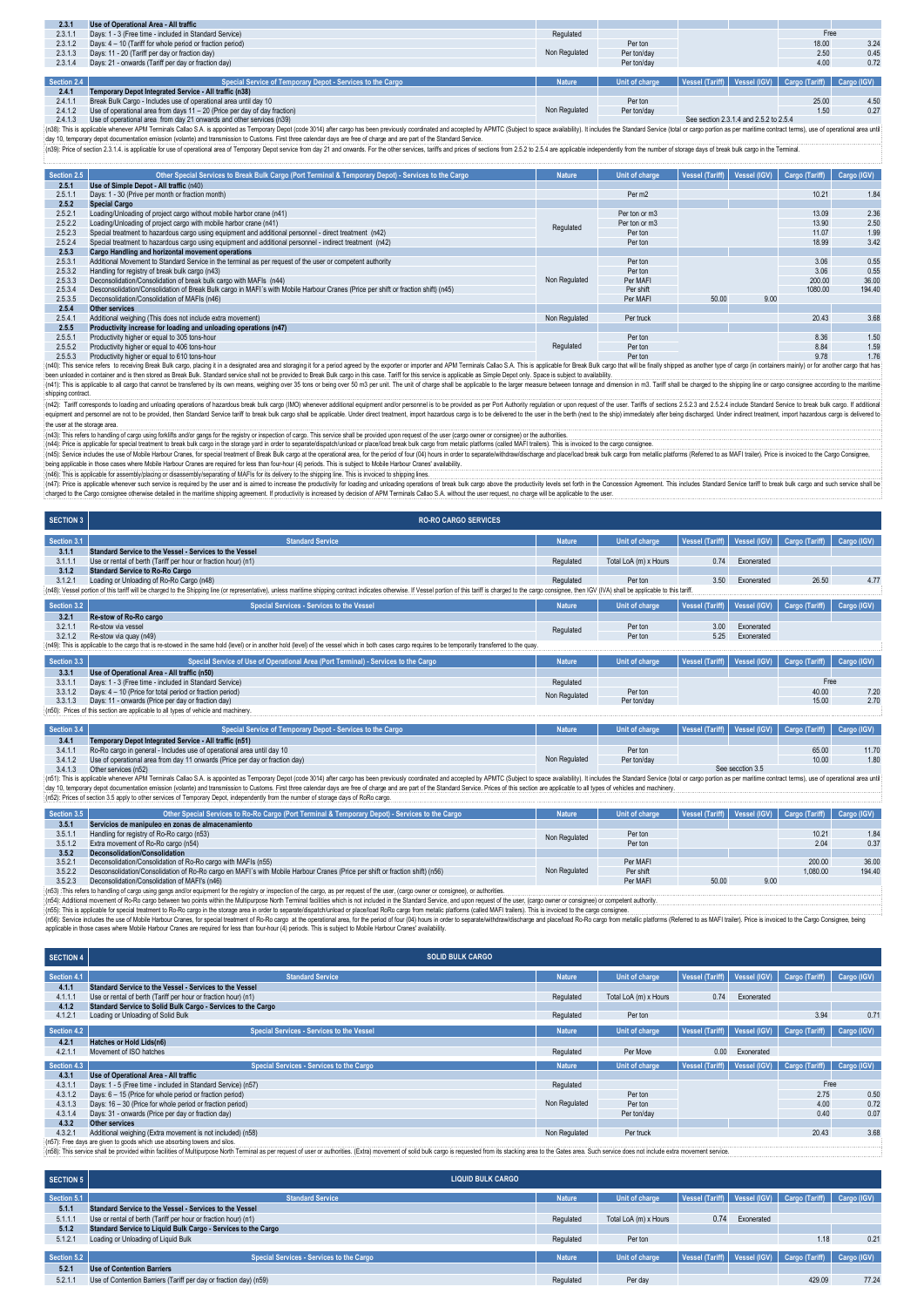(n59): This applicable for the use of contention barriers during loading and unloading operations of hazardous substances and/orgots such as hydrocarbors and other liquid bulk. Service includes placing contention among one

| SECTION 6                                                                     | <b>PASSENGERS</b>                                              |               |                       |                                                         |      |      |      |  |  |
|-------------------------------------------------------------------------------|----------------------------------------------------------------|---------------|-----------------------|---------------------------------------------------------|------|------|------|--|--|
| Section 6.1                                                                   | <b>Standard Service</b>                                        | <b>Nature</b> | Unit of charge        | Vessel (Tariff) Vessel (IGV) Cargo (Tariff) Cargo (IGV) |      |      |      |  |  |
| 6.1.1                                                                         | Standard Service to the Vessel - Services to the Vessel        |               |                       |                                                         |      |      |      |  |  |
| 6.1.1                                                                         | Use or rental of berth (Tariff per hour or fraction hour) (n1) | Regulated     | Total LoA (m) x Hours | 0.74                                                    | 0.13 |      |      |  |  |
| 6.1.2                                                                         | <b>Standard Service per Passenger</b>                          |               |                       |                                                         |      |      |      |  |  |
| 6.1.2.1                                                                       | Standard Service per Passenger (n60)                           | Regulated     | Per Passenger         |                                                         |      | 8.43 | 1.52 |  |  |
| (n60) Children under 12 years old and crew members are not subject to charge. |                                                                |               |                       |                                                         |      |      |      |  |  |

| <b>SECTION 7</b>                                                                                                                                                                                                               | <b>OTHER COMMON SERVICES TO THE VESSEL (n61)</b>                    |               |                    |           |       |                                                         |  |  |  |  |
|--------------------------------------------------------------------------------------------------------------------------------------------------------------------------------------------------------------------------------|---------------------------------------------------------------------|---------------|--------------------|-----------|-------|---------------------------------------------------------|--|--|--|--|
| Section 7.1                                                                                                                                                                                                                    | <b>Special Services - Services to the Vessel</b>                    | <b>Nature</b> | Unit of charge     |           |       | Vessel (Tariff) Vessel (IGV) Cargo (Tariff) Cargo (IGV) |  |  |  |  |
| 7.1.1                                                                                                                                                                                                                          | <b>Use of Contention Barriers</b>                                   |               |                    |           |       |                                                         |  |  |  |  |
| 7.1.1.                                                                                                                                                                                                                         | Use of Contention Barriers (Tariff per hour or fraction hour) (n62) | Regulated     | Per day            | 429.09    | 77.24 |                                                         |  |  |  |  |
| 7.1.2                                                                                                                                                                                                                          | Other services                                                      |               |                    |           |       |                                                         |  |  |  |  |
| 7.1.2.1                                                                                                                                                                                                                        | Water supply (n63)                                                  | Non Regulated | Per ton            | 6.00      | 1.08  |                                                         |  |  |  |  |
| 7.1.2.2                                                                                                                                                                                                                        | Phone service                                                       | Non Regulated | Per activity       | Per quote |       |                                                         |  |  |  |  |
| 7.1.2.3                                                                                                                                                                                                                        | Unloading of solid waste (n60)                                      | Non Regulated | Per M <sub>3</sub> | 80.00     | 14.40 |                                                         |  |  |  |  |
| i(n61) Services applicable to all type of vessels.                                                                                                                                                                             |                                                                     |               |                    |           |       |                                                         |  |  |  |  |
| (n62): This is applicable for the use of contention barriers during fuel supply operations to the vessel. Service includes placing and unplacing contention barriers as well as cleaning and drying service. Tariff for conten |                                                                     |               |                    |           |       |                                                         |  |  |  |  |
| (n63): This shall be provided according to the Terminal's berth/pier availability or capacity and shall be charged to the shipping line or representative.                                                                     |                                                                     |               |                    |           |       |                                                         |  |  |  |  |
| (n64): This refers to unloading or receiving recoverable waste from vessels, such as: plastics, plastic or metal cords, wood, cardboard, paper, magazines, and any other of the same type. Minimum invoice shall be USD 80.00  |                                                                     |               |                    |           |       |                                                         |  |  |  |  |
|                                                                                                                                                                                                                                |                                                                     |               |                    |           |       |                                                         |  |  |  |  |

### **SECTION 8**

**COMMERCIAL POLICIES (n65)**

(n65): For further details on the scope and conditions of applicable discounts, offers and promotions, see Charter V of Tariffs Regulation and Commercial Policy of APM Terminals Callao S.A. published on website: www.apmter

### **COMMERCIAL POLICIES**

### **DISCOUNTS, OFFERS AND PROMOTIONS**

Discounts, offers and promotions are commonly accepted practices that answer to compensatory circumstances which shall be determined by APM TERMINALS CALLAO S.A. in compliance with the principle of non-discrimination, equa

In this regard, APM TERMINALS CALLAO S.A. shall generally establish the following commercial practices of discounts, offers and promotions:

*Discounts* Discounts shall be effective during the period established by APM TERMINALS CALLAO S.A. User shall consider the possibility that discounts may not be renewed.

Promotions and/or temporary offers<br>APM TERMINALS CALLAO SA. may temporarily provide, as part of its commercial policy, offers and/or promotions, as long as permanent equivalent conditions remain.<br>For cases forseen in Secti

## APM TERMINALS CALLAO S.A. shall also publish termination date or modification of discounts, promotion and/or offers on its website on time.

CRITERIA POR THE APPLICATION OF DISCOUNTS, OFFERS AND PROMOTIONS<br>APM TERMINALS CALLAO S.A. shall provide discounts, offers and/or promotions to fees of current Tariffs and/or Prices applicable to the Vessel and/or the Carg

In the case of Services provided to Vessels discounts, offers and/or promotions shall be established according to docking frequency, cargo volume and other criteria that are applicabe by its nature.<br>In the event of Service